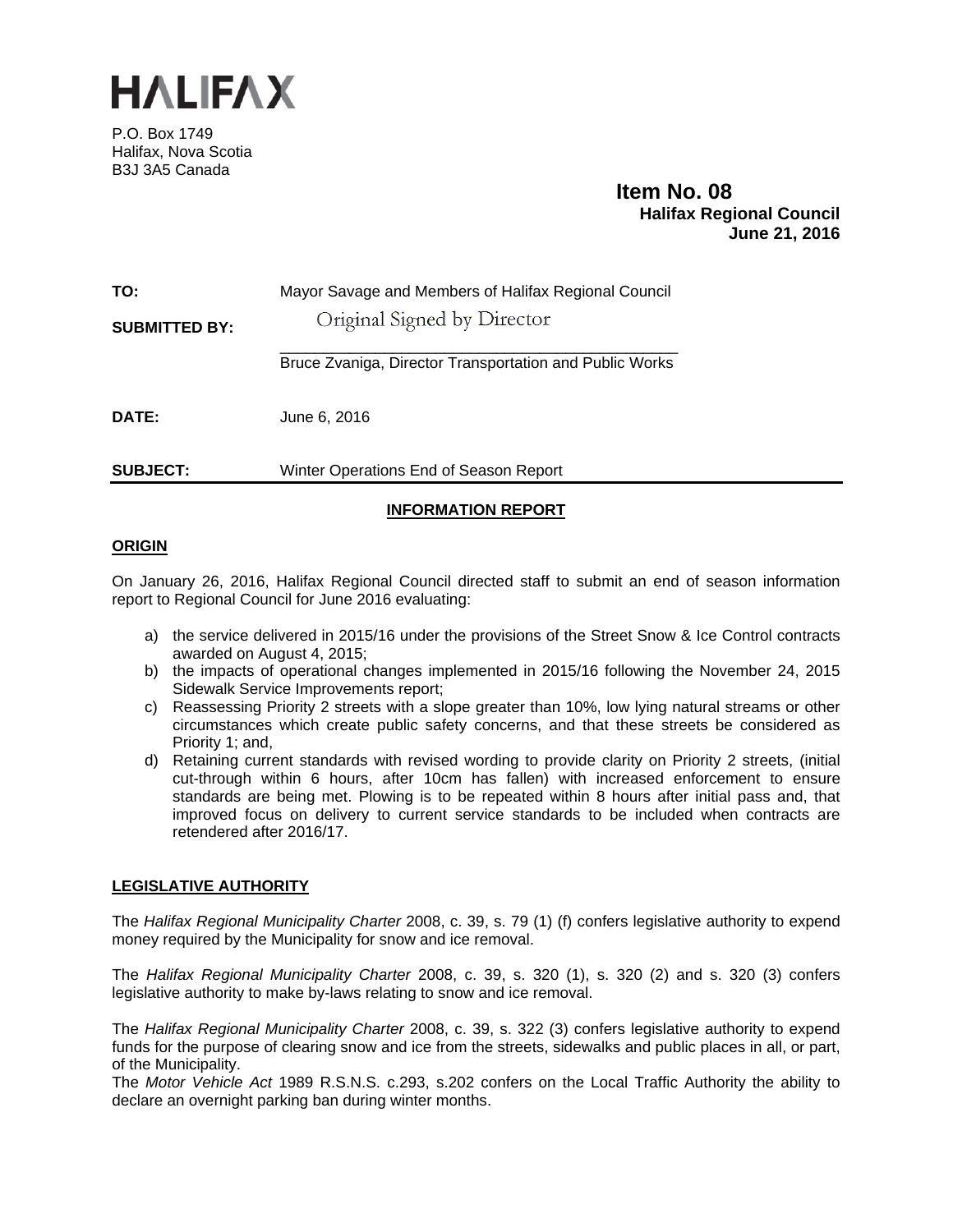## **BACKGROUND**

Winter maintenance operations play an important role in assuring the safety, mobility and productivity of Halifax's multi-modal transportation network. Winter maintenance activities offer direct benefits to the public including fewer accidents, improved mobility and reduced travel times and costs. They also offer indirect benefits such as sustained economic productivity, reduction in accident claims, emergency services, and improved commuter experience. The municipality continues to face increased demands and resident expectations during inclement weather, while balancing resource constraints and a growing awareness of environmental challenges inherent in the use of chemicals and abrasives for snow and ice control. As noted in the January 26, 2016 staff report to Regional Council on winter service standards, Halifax's service delivery standards are on par with, or exceed, most major cities in Canada. During the winter of 2015/16, staff focused on improving service delivery to meet the standards. Greater attention to detail (particularly with respect to pedestrian mobility) and improved communication were the two overarching themes driving the performance of both in-house and contracted service delivery.

## **DISCUSSION**

This report will focus on evaluating the service delivered in 2015/16 and provides other general information related to responding to resident inquiries, addressing accessibility and road reclassification as outlined in the motion.

#### **Winter 2015/16 snow events**:

The winter of 2015/16 was categorized as an average winter with average precipitation and temperatures. In total the municipality mobilized for 14 snow events. Major events are defined as 15cm+, average events are defined as 5-15cm and minor events are defined as 0-5cm

| <b>Events</b> | <b>Accumulation</b> | <b>Classification</b> |
|---------------|---------------------|-----------------------|
| $Dec-14$      | 5cm                 | Minor Event           |
| Dec-28        | 5cm                 | Minor Event           |
| $Dec-30$      | 25cm                | Major Event           |
| $Jan-13$      | 20cm                | Major Event           |
| Jan-16        | 25cm                | Major Event           |
| Jan-19        | 5cm                 | <b>Minor Event</b>    |
| $Jan-29$      | 17cm                | Major Event           |
| $Feb-05$      | 5cm                 | <b>Minor Event</b>    |
| Feb-08        | 30cm                | Major Event           |
| Mar-05        | 25cm                | Major Event           |
| Mar-11        | 5cm + freezing rain | <b>Minor Event</b>    |
| Mar-21        | 2cm + freezing rain | <b>Minor Event</b>    |
| Apr-10        | 15cm                | Average Event         |
| Apr-15        | 10cm                | Average Event         |

Implementation of the Winter Operations 2014/15 Strategic Direction Recommendations (August 4, 2015), the Sidewalk Service Improvement Report (November 24, 2015), and a winter season typical of the ten year average resulted in improved service delivery under the provisions of the Street Snow & Ice Control contracts awarded.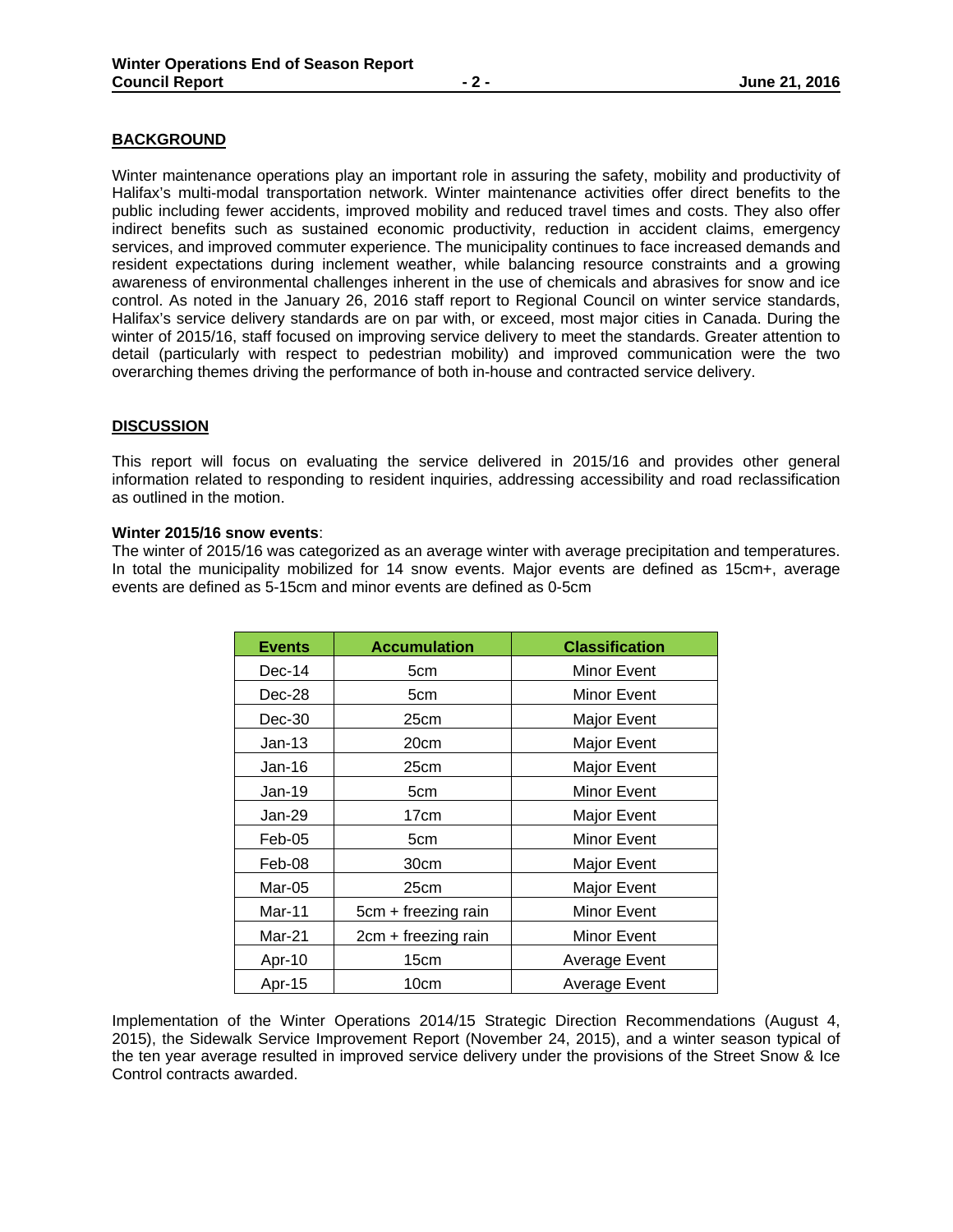## **Performance Based Contracts:**

Four new Winter Street Snow and Ice Control contracts began providing service to areas outside the central core area in 2015/16. The contractors were responsive in making continuous improvement adjustments to their service delivery to react to challenging areas. Communication and issue escalation protocol improvements were cooperatively developed between management staff and the contractors resulting in positive feedback from the community.

The consolidation of in-house snow clearing service delivery also provided more efficient and effective deployment of staff resources in the core area

## **311 Call Centre:**

As approved at the August 4, 2015 Regional Council Meeting, a designated 311 Call Centre agent was assigned to triage and dispatch snow and ice-related calls on a continuous 24hr coverage during snow events. This past winter season, the Call Centre received an increase in residents providing positive feedback related to snow operations.

During winter 2015/16, the 311 Call Centre received 7,550 tier 2 calls (calls requiring action by municipal staff) related to snow operations as follows:

| <b>Description</b>                                | <b>Number of Calls</b> |
|---------------------------------------------------|------------------------|
| <b>Street Clearing</b>                            | 4,203                  |
| <b>Sidewalk Clearing</b>                          | 1,591                  |
| Damage from Snow Clearing                         | 1,191                  |
| City Watch Parking Ban Registration               | 418                    |
| Snow Clearing of Transit Stops                    | 147                    |
| <b>Total Service Requests Snow Season 2015/16</b> | 7,550                  |

## **Road Reclassification:**

Currently Halifax has Priority 1 and 2 streets in recognition of the higher service demand of the Priority 1 streets. Priority 1 streets include main arterials, emergency routes to hospitals and fire equipment, major bus routes and extremely hilly areas. For winter 2015/16, staff sent a request to Councillors asking for input on streets in their districts which might require priority reclassification. We received feedback, and have included the identified streets in Appendix A. Staff have performed a review and determined that all roads brought forward were already Priority 1; however, issues and opportunities for have been identified that staff will address in advance of the coming winter season. These include greater attention to catch basin clearing and drainage, and some re-routing that will address short sections of Priority 2 streets immediately adjacent to specific trouble spots on Priority 1 streets.

## **Corporate Communication Improvements:**

This winter, the municipality committed to improving our communication to residents regarding winter operations. This was accomplished by the following:

- Frequent and clear notifications on Twitter, the municipality's website and other media outreach
- "Snow Stop" time on corporate website, in order to help manage expectations related to service standards
- Improved and frequent use of supporting imagery representing different snow clearing conditions
- Changes to front-line messaging for 311 agents to be more informative and reduce potential to be misunderstood
- Revamped "Think before you park campaign" encouraged compliance
- Improved communications around the parking ban, and when it was being enforced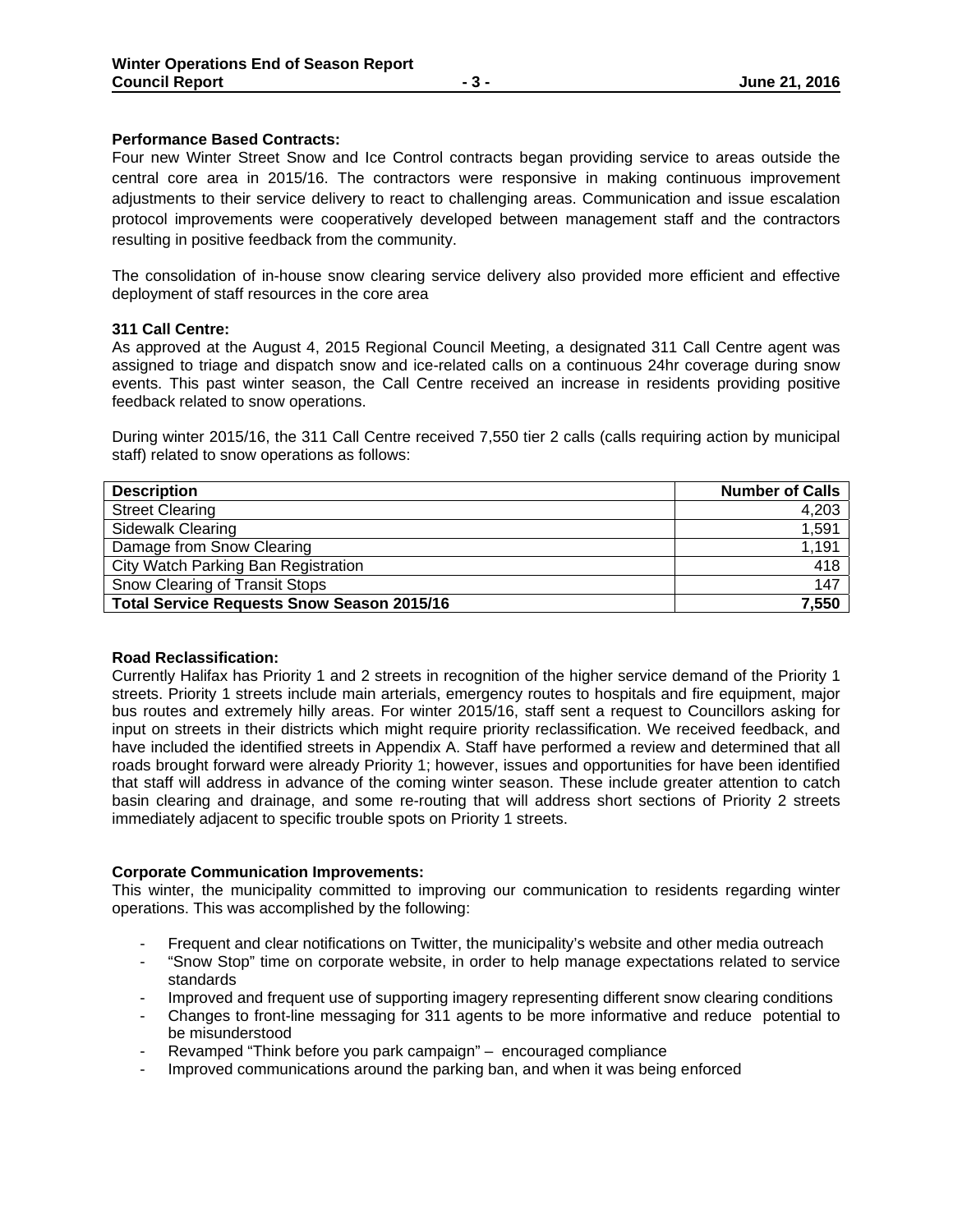# **Tickets Tows & Parking Ban:**

This winter, the municipality towed 112 vehicles found in violation of the parking ban, which is an increase over last year's 87 tows. The municipality also issued 4,759 parking tickets to vehicles found parked on the street during a parking ban this winter season. The increase in vehicles towed this winter season can be attributed to stricter enforcement than in previous years. The parking ban was enforced during each of the 14 snow events in the 2015/16 winter season compared to 47 enforced parking bans throughout the previous winter season. The municipality received positive feedback from the public this year regarding the clarity and methods used to communicate when the ban would be in effect.

#### **Accessibility Improvements:**

Municipal staff initiated improvements by having staff recognize and address accessibility issues in the downtown sidewalk areas. Staff is continuing to develop, in collaboration with the Accessibility Advisory Committee, and other stakeholders, an educational program on accessibility awareness that will be delivered to all winter operations staff and contractors prior to the 2016/17 winter season. Staff recently met with Dr Kirby at the Nova Scotia Rehabilitation Center and has scheduled a seminar/workshop in their mobility lab as part of the training program in preparation for next winter season.

#### **Conclusion**

By implementing recommended changes in service delivery and leveraging performance based street and sidewalk contracts in combination with the milder weather, the municipality delivered an improved street and sidewalk snow and ice clearing service during the 2015/16 season.

Further recommendations for improvements will be included in the 2016/2017 budget and business plan presentation to council.

#### **FINANCIAL IMPLICATIONS**

There are no financial implications associated with this report.

## **COMMUNITY ENGAGEMENT**

N/A

## **ATTACHMENTS**

Appendix A – Winter Priority Classification Concerns

A copy of this report can be obtained online at http://www.halifax.ca/council/agendasc/cagenda.php then choose the appropriate meeting date, or by contacting the Office of the Municipal Clerk at 902.490.4210, or Fax 902.490.4208.

Report Prepared by:

 Trevor Harvie – Superintendent, Winter Operations 902.490.5055 Beverley Audet – Manager, Road Operations & Construction 902.490.4673 Michael Holinsky – Administrator, Road Operations & Construction 902.880.1366